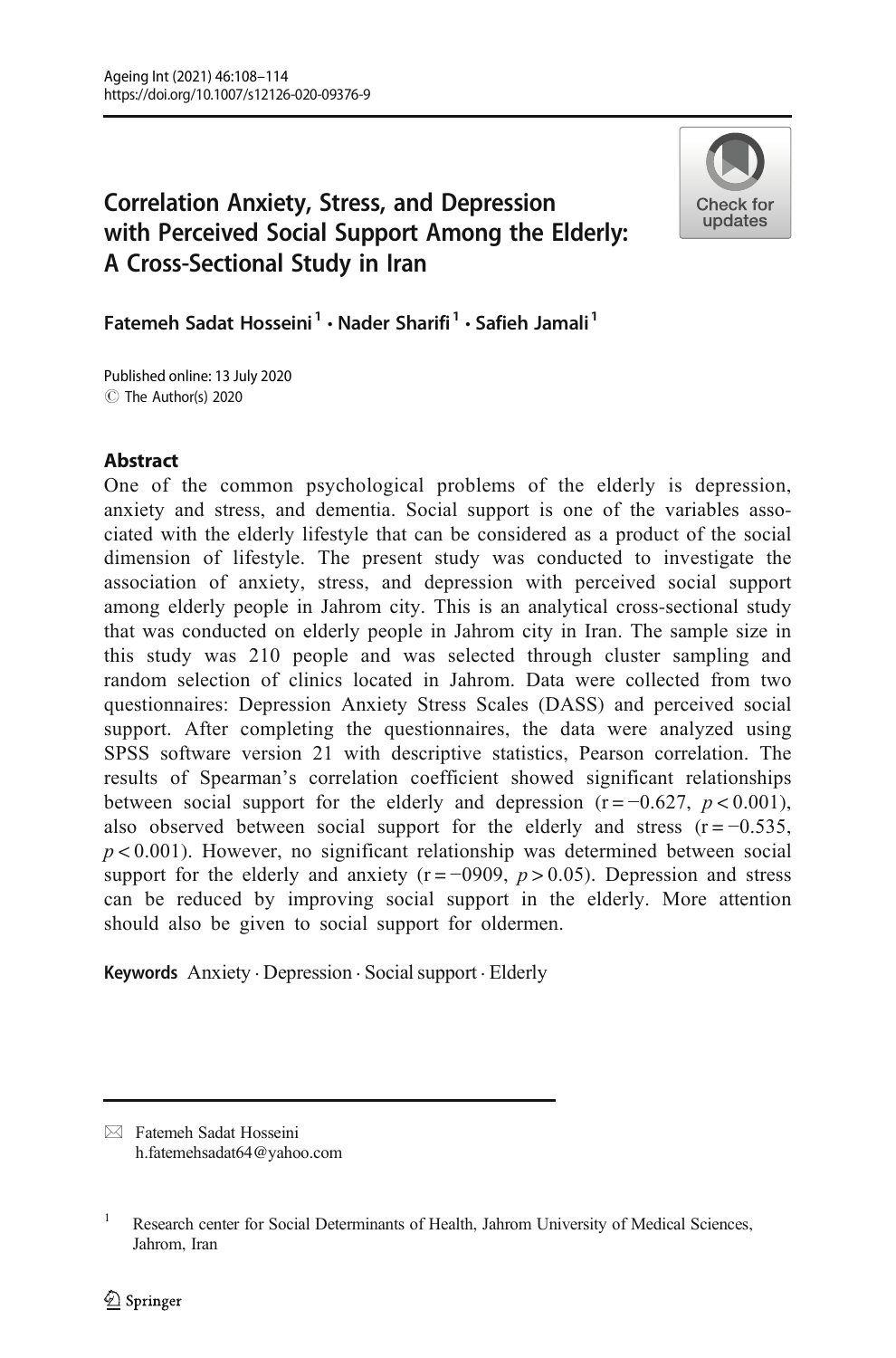#### Introduction

Rapid demographic changes have made Iran as one of the countries with rapid senescence (Tajvar et al. [2018](#page-5-0)). The living environment of the elderly is a critical factor affecting their health and longevity (Winningham and Pike [2007](#page-6-0)). Almost all elderly people, particularly those living in institutions, experience a lot of social deficiencies and failures in the social support network (Alamdarlou et al. [2008](#page-5-0)). Research has shown a higher level of psychological well-being among old people living in the household than those residing in nursing homes (Kwang et al. [2003;](#page-5-0) Sun [2001\)](#page-5-0).

Amongst the common psychological problems of the elderly are depression, anxiety, stress, and dementia. World Health Organization has reported that psychological disorders, particularly anxiety, are on the rise today with anxiety levels of 38.6% and 83.2% in developing and advanced countries, respectively. In Henderson's metaanalysis, positive outcomes were observed about the positive effects of social support on the reduction of depression and the most important psychiatric disorders due to deficit or lack of social support were reported to be depression, isolation, indifference, and frustration (Riahi et al. [2011\)](#page-5-0).

Social support is one of the variables associated with the elderly lifestyle, which can be considered as a product of the social dimension of lifestyle. The most common definition of social support is the availability and quality of communication with people who give support sources when needed (Gallagher and Truglio-Londrigan [2004\)](#page-5-0). Social support has a lot of impacts on the elderly as they will face many stresses, such as chronic diseases and physical constraints, and loss of income and spouse (Tajvar et al. [2018\)](#page-5-0). The American Academy of Social Welfare considers social isolation as a major challenge for the elderly (Taylor et al. [2018\)](#page-5-0). People with high social support have higher physical, psychological, and social health and show better adaptations in the face of life tensions (Roberts and Gotlib [1997\)](#page-5-0). Existing studies on the relationship between social support and mental health largely emphasize Western societies. The cultural differences and social conditions of these countries with other parts of the world make it difficult to generalize the results of such studies to other countries (Tajvar et al. [2018\)](#page-5-0).

As the increasing number of elderly people will face society with physical, psychological, and social problems and issues, the aging and special conditions of the elderly and their mental and physical health are among the issues demanding special attention. Understanding the characteristics of the elderly community can be an introduction to improving their quality of life depending on their different lifestyles (living in the family or independently) because the assessment of the health status among a group of people is very important to decide the type of intervention and prediction of social, health, and psychological requirements. The present study, therefore, was conducted to investigate the association of anxiety, stress, and depression with perceived social support among elderly people in Jahrom city.

### Material and Method

This cross-sectional study was conducted on the elderly in Jahrom city in 2018. A sample size of 210 subjects was selected through cluster sampling and random selection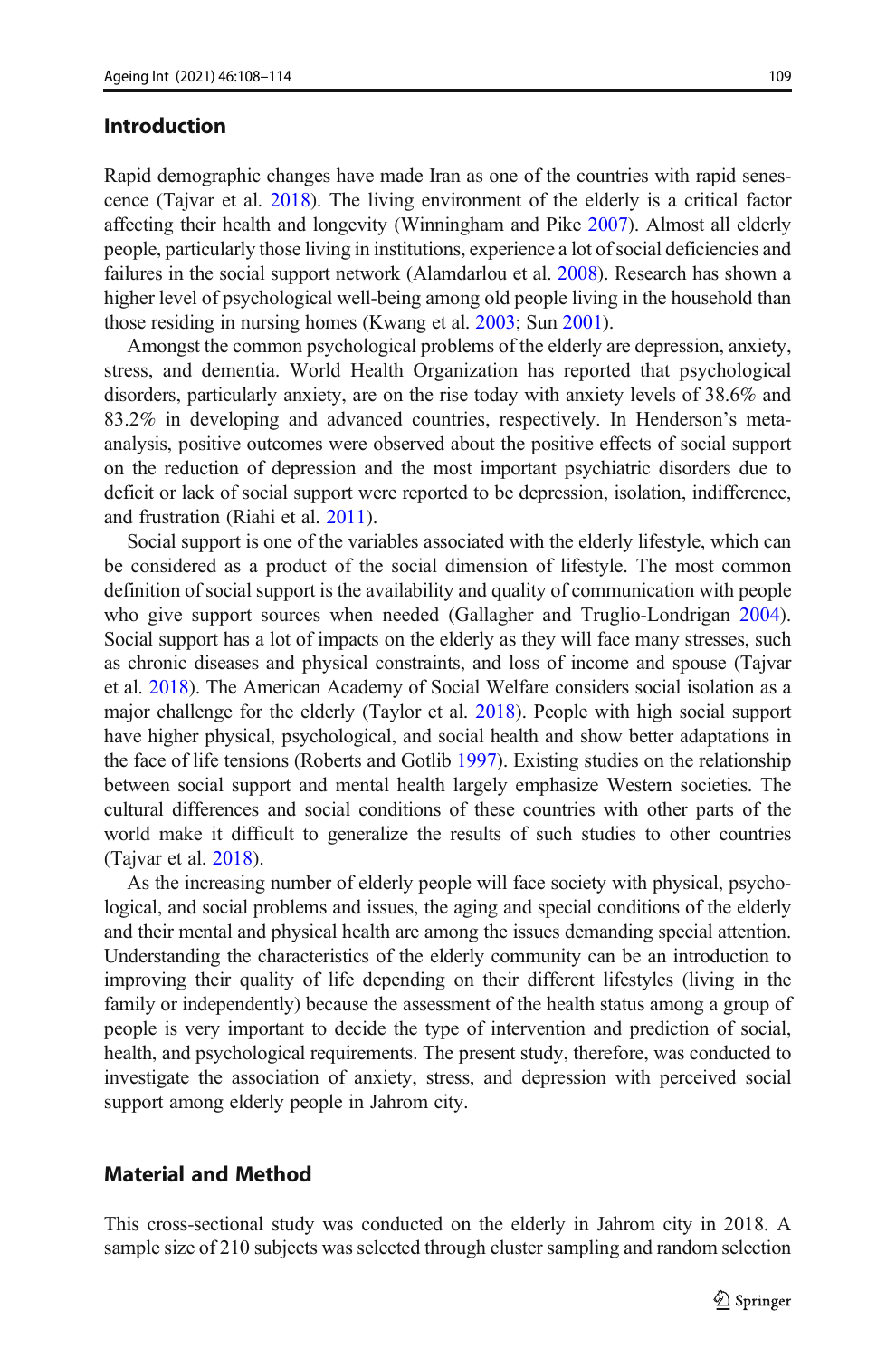from clinics in Jahrom city. A sample size of 210 subjects was estimated using the formula with  $\alpha = 0.05$ , and power = 90%. This project was approved by Jahrom University of Medical Sciences with the ethics code number IR. JUMS.REC.1396.119.

Sampling was performed by observing all ethical issues and taking the verbal consent of subjects and ensuring them that their information would remain confidential. In this research, multi-stage sampling was used. First, Jahrom city was geographically divided into north, south, east and west regions. Then, one health center was selected from each region and a total of four centers were finally elected to cover all of the geographical regions. Then, sampling was performed among the elderly who were referred to these health centers to receive the routine elderly care and meet the inclusion criteria of the study.

Data were collected by two standard questionnaires.

Anxiety, Depression and Stress scale (DASS). This questionnaire with 42 questions measuring anxiety, stress, and depression was developed by Leviband et al. The questionnaire answers include a scale of four options, with "very high" and "never" scored 0 and 3, respectively. The Persian translation of this questionnaire was validated by Asghari Moghadam et al. and was confirmed in all subscales of depression, stress, anxiety with Cronbach's alphas of 0.93, 0.92, and 0.90, respectively (Forouzesh Yekta et al. [2018\)](#page-5-0).

Perceived Social Support Scale: A multidimensional perceived social support scale developed by Zimat et al., measuring three subscales of support by family, friends, and people by 12 questions with a 5-point Likert scale. Bruwer et al. (Bruwer et al. [2008](#page-5-0)) estimated the internal reliability of this tool to be 86–90% for the subscales of this instrument and 86% for the entire tool measured using Cronbach's alpha in a sample of 788 high school students (Bruwer et al. [2008](#page-5-0)). Salami et al. reported Cronbach's alpha coefficients of 89, 86, and 82% for the social support received from the family, friends, and other important people in life ( Salami et al. [2009\)](#page-5-0).

After completing the questionnaires, the information was coded and introduced to the computer. Data were analyzed using SPSS 21 software, descriptive statistics, Pearson correlation, and Mann-Whitney and Kruskal-Wallis tests.

### **Results**

A total of 210 elderly people living in Jahrom city participated in the study. Their mean age was  $70.91 \pm 7.91$  years with minimum and maximum ages of 60 and 100 years, respectively. The frequency of demographic variables in the participating elderly showed that 52.4% were male and 47.6% were female. The education levels were diploma (82.4%) and lower. Insurance coverage was recorded in 96.2%, 41.9% of which covered by social security and the rest by other insurance institutions.

Social support levels were high in 144 (68.6%), moderate in 44 (21.0%), and low in 22 (10.5%) of the elderly participants. The level of depression was normal in 194  $(92.4\%)$  participants, and only 14  $(6.7\%)$  and 2  $(1\%)$  subjects presented slight and moderate levels, respectively. The level of anxiety was normal in 206 (98.1%) elderly subjects and 2 (1%) and 2 (1%) were at moderate and slight levels. All the elderly level exhibited a normal level of stress.

The results of statistical analysis with Mann-Whitney and Kruskal-Wallis tests showed significant differences between men and women in terms of depression, stress,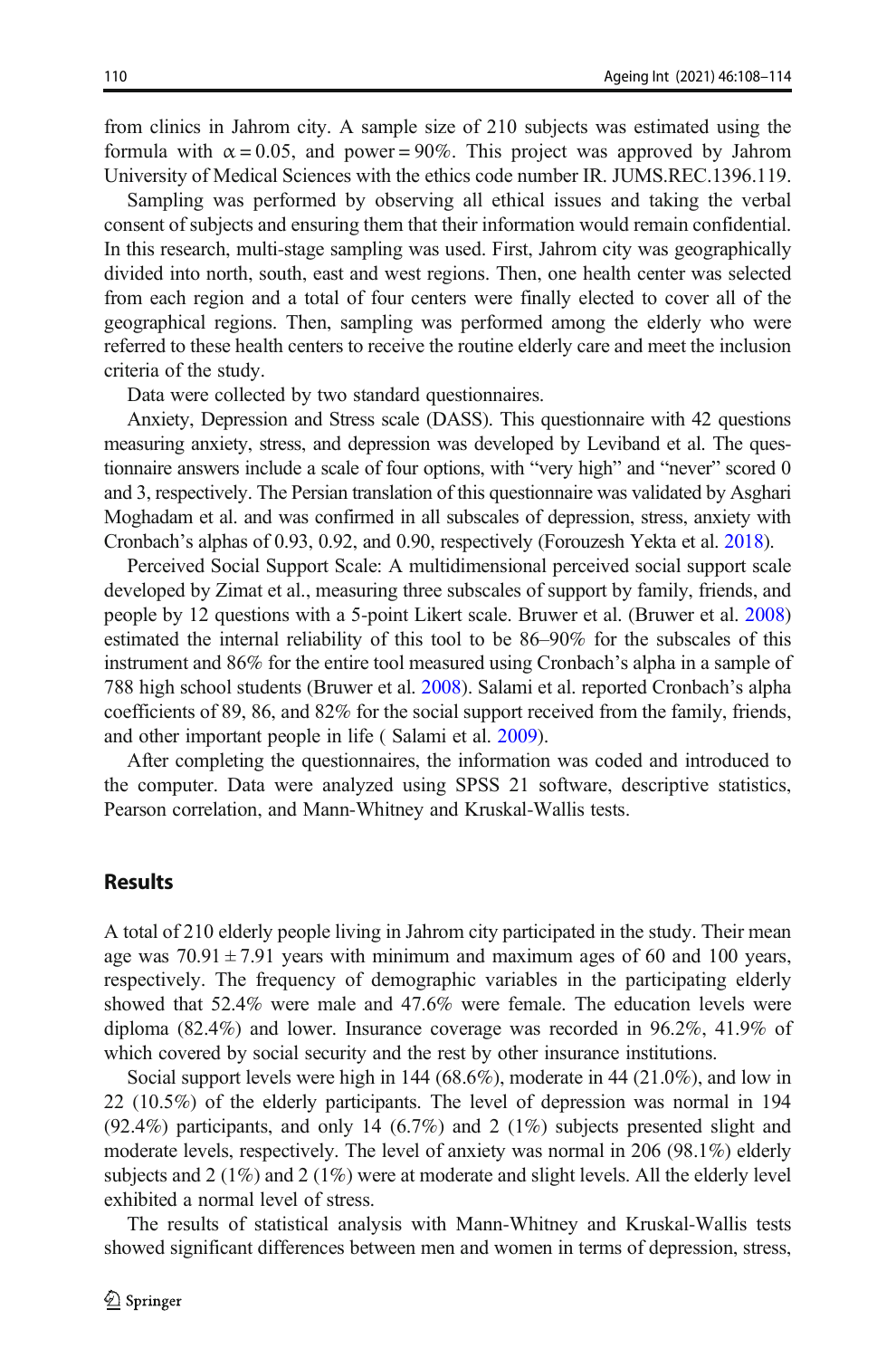and social support ( $p < 0.05$ ). The depression and stress levels in men were higher than those of women, whereas social support was higher in women than in men.

Significant differences were detected among the elderly with different education levels in terms of depression, stress, and social support  $(p < 0.05)$ . The depression and stress levels were uppermost in the elderly with a diploma degree, and those with a bachelor degree showed the highest levels of social support.

There were significant differences among the elderly covered by different insurances and depression, stress, and social support ( $p < 0.05$ ). The highest levels of depression, stress, and social support were observed in the elderly covered by health care, social security, and health insurances, respectively.

The results of Spearman's correlation coefficient (Table 1) showed significant relationships between social support for the elderly and depression  $(r = -0.627)$  $(p < 0.001)$ , also observed between social support for the elderly and stress (r= −0.535) (p < 0.001). However, no significant relationship was determined between social support for the elderly and anxiety ( $r = -0909$ ) ( $p > 0.05$ ). On the other hand, there is an inverse correlation between social support for the elderly with increasing age  $(r = -0.164)$  and the number of children  $(r = -0.169)$ .

#### **Discussion**

The results showed that most of the elderly in this study had high perceived social support. It seems that elderly people have a good position in the family and other social groups in such cities as Jahrom, where religious beliefs are prominent and native traditions and culture have not undergone many changes. In a study by Emami Naiini in Tehran, there was a moderate level of perceived social support in the elderly and this support was higher in the family dimension than those of friends and individuals (Emaminaeini et al. [2017\)](#page-5-0). This difference in the level of social support can be attributed to cultural differences and the type of attitude at life in metropolises in comparison to smaller cities.

The levels of depression and stress in older men were higher than those of elderly women, and the level of social support in older women was higher than that of elderly men. Tajvar's study showed that older women received more social support than men

|                 | Depression | Anxiety   | <b>Stress</b> | Social support | Age       | No. of children |
|-----------------|------------|-----------|---------------|----------------|-----------|-----------------|
| Depression      |            |           |               |                |           |                 |
| Anxiety         | $0.345**$  |           |               |                |           |                 |
| <b>Stress</b>   | $0.641**$  | $0.343**$ |               |                |           |                 |
| Social support  | $-0.627**$ | $-0.090$  | $-0.535**$    |                |           |                 |
| Age             | 0.114      | $-0.067$  | 0.050         | $-0.164**$     |           |                 |
| No. of children | 0.030      | $-0.119$  | 0.023         | $-0.169**$     | $0.415**$ | 1               |

Table 1 Relationship between social support and stress, anxiety, and depression variables in the elderly participating in the study

 $*$  $P < 0.05$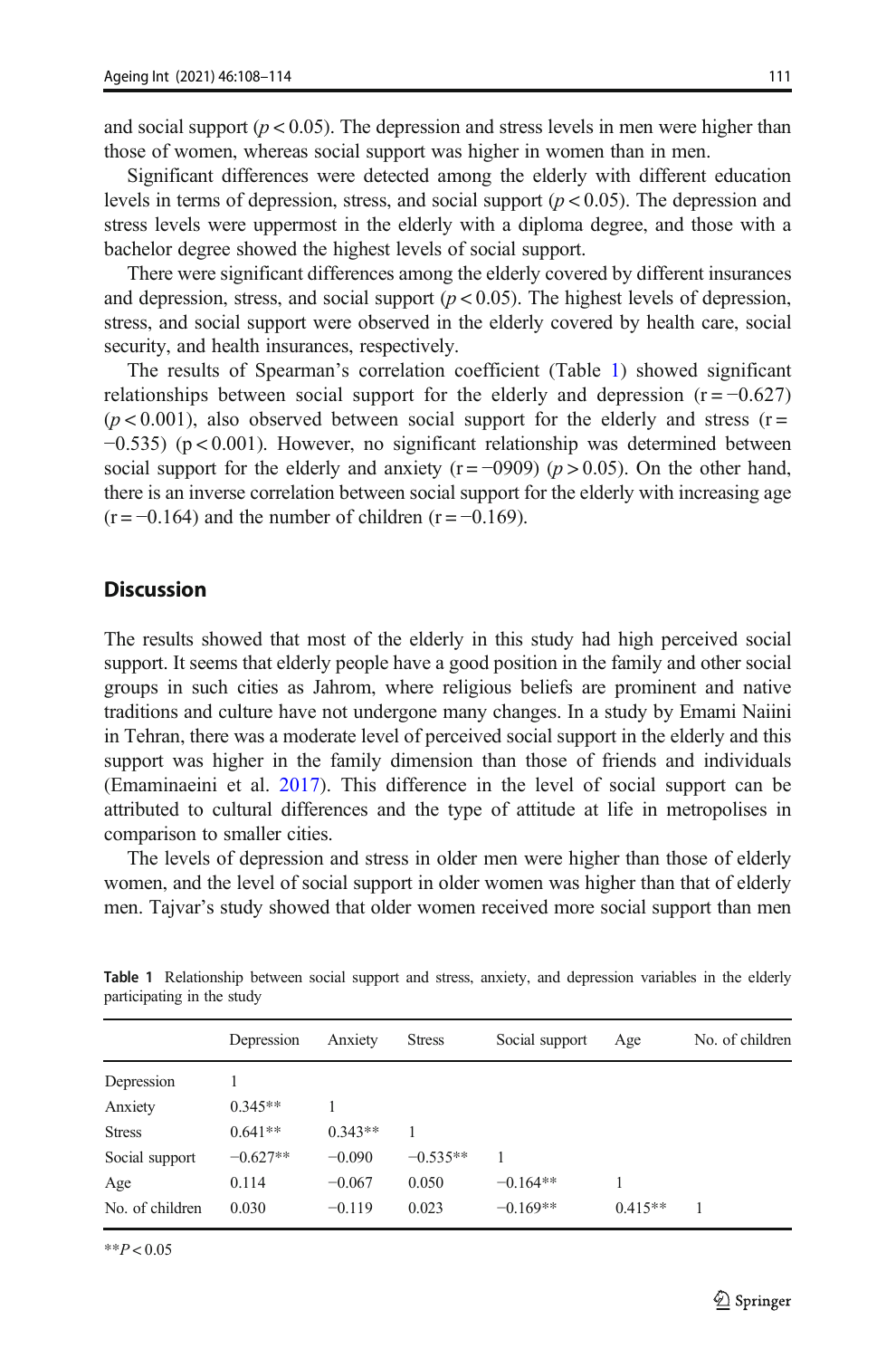(Tajvar et al. [2018](#page-5-0)). In the study of Emami Nayini, however, the relationship between perceived social support and gender was not significant (Emaminaeini et al. [2017\)](#page-5-0). Also, a research by Nabavi et al. indicated that mental health and social support were the same among elderly women and men, but Will Gas reported higher social support received by women than that of men (Nabavi et al. [2014](#page-5-0)). These contradictory findings in various studies require a more accurate study taking into account other potentially affecting variables.

The findings of this study showed a significantly negative correlation between perceived social support and depression. Emami Nayini also reported a negative correlation between social support and depression in the elderly (Emaminaeini et al. [2017\)](#page-5-0). research by Bakhshani also revealed a negative correlation between social support and depression with a significantly lower mean score of social support in depressed than non-depressed people (Bakhshani et al. [2003\)](#page-5-0). The results of Gholizadeh's research showed that the stronger the emotional, spiritual, and social support of the elderly, the lesser the symptoms of depression would be (Gholizadeh and Shirani [2010\)](#page-5-0). These consistent results confirm a negative correlation between social support and depression in the elderly. On the one hand, depressed elderly people seem to lack the ability to communicate constructively with family members and other community members to receive their social support, and, on the other hand, the lack of perceived social support in the elderly may lead to the incidence and exacerbation of their depression symptoms.

Our findings demonstrated a significant correlation between perceived social support and stress. However, there was no significant relationship between social support and anxiety among the elderly. Some researchers believe that depression and anxiety are two separate constructs, though, others believe that it is part of a general construct, i.e. negative excitability (Winningham and Pike [2007](#page-6-0)). Although previous studies have not addressed the relationship between anxiety, stress, and perceived social support in the elderly, a study by Woodhead showed that social support was effective in controlling the stress and burnout of nursing staff (Woodhead et al. [2016\)](#page-6-0). Life events are among the stressors for the elderly, and chronic diseases predispose people to stress and mood disorders, while perceived social support for the elderly can be a factor in creating a sense of self-esteem and hope, and reducing anxiety and stress in these people.

## Conclusion

There is a relatively high level of elderly perceived social support in Jahrom. Depression and stress can be reduced by improving social support in the elderly. More attention should also be given to social support for elderly men. Interventional research is recommended to improve social support in the elderly and to follow up its results in promoting the psychological well-being of these people.

Acknowledgments This study was conducted with the support of the vice – chancellor of Jahrom University of Medical Sciences and after obtaining permission (IR.JUMS.REC.1396.119) from the Ethics Committee of Jahrom University of Medical Sciences.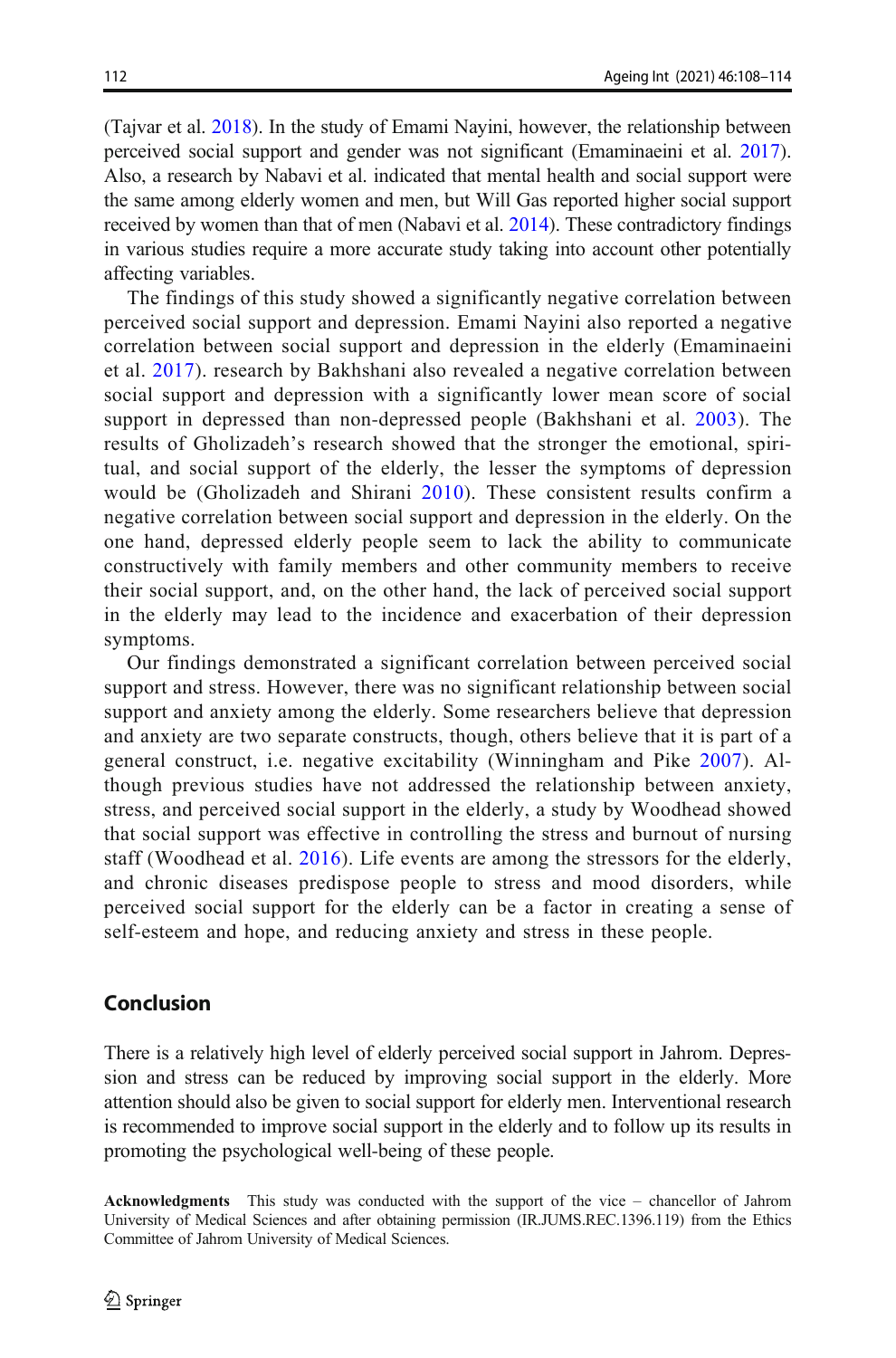#### <span id="page-5-0"></span>Compliance with Ethical Standards

Conflict of Interest All the authors declare no conflict of interests.

#### Informed Consent None.

Ethical Treatment of Experimental Subjects (Animals and Humans) No experimental treatment was conducted on either human or animal subjects in this study.

Open Access This article is licensed under a Creative Commons Attribution 4.0 International License, which permits use, sharing, adaptation, distribution and reproduction in any medium or format, as long as you give appropriate credit to the original author(s) and the source, provide a link to the Creative Commons licence, and indicate if changes were made. The images or other third party material in this article are included in the article's Creative Commons licence, unless indicated otherwise in a credit line to the material. If material is not included in the article's Creative Commons licence and your intended use is not permitted by statutory regulation or exceeds the permitted use, you will need to obtain permission directly from the copyright holder. To view a copy of this licence, visit [http://creativecommons.org/licenses/by/4.0/](https://doi.org/).

#### References

- Alamdarlou, G. H., Dehshiri, G., Shojaie, S., & Rad, E. H. (2008). Health and loneliness status of the elderly living in nursing homes versus those living with their families. Sālmand, 3(2), 557–564 [Persian].
- Bakhshani, N. M., Birashk, B., Atefvahid, M. K., & Bolhari, J. (2003). Correlation of social support and negative life events with depression. Iranian Journal of Psychiatry and Clinical Psychology, 9(2), 49–55 [Persian].
- Bruwer, B., Emsley, R., Kidd, M., Lochner, C., & Seedat, S. (2008). Psychometric properties of the multidimensional scale of perceived social support in youth. Comprehensive Psychiatry, 49, 195–201.
- Emaminaeini, M., Bakhtiyari, M., Hatami, H., Khodakarim, S., & Sahaf, R. (2017). Depression and perceived social support in the elderly. Iranian Journal of Ageing, 12(2), 192–207 [Persian].
- Forouzesh Yekta, F., Yaghubi, H., Mootabi, F., Roshan, R., Gholami Fesharak, M., & Omidi, A. (2018). The effectiveness of mindfulness based stress reduction program on distress, emotion regulation and marital satisfaction in non-maritaly distressed women. Clinical Psychology Studies, 8(31), 67–90 [Persian].
- Gallagher, L. P., & Truglio-Londrigan, M. (2004). Community support: Older adults' perceptions. Clinical Nursing Research, 13(1), 3–23.
- Gholizadeh, A., & Shirani, E. (2010). The relation between personal, family, social and economic factors with the life satisfaction in Isfahan elderlies. Journal of Applied Sociology, 21(1), 69–82 [Persian].
- Kwang, Y. S., Gu, M. O., & Un, Y. (2003). A study on the health statue and the needs of health-related services of female elderly in an urban–rural combined city Korea. Journal of Community Health Nursing Academy Society, 17, 47–57.
- Nabavi, S. H., Alipour, F., Hejazi, A., & Rashedi, V. (2014). Relationship between social support and mental health in older adults. Medical Journal of Mashhad University of Medical Sciences, 57(7), 841–846 [Persian].
- Riahi, M. E., Aliverdinia, A., & Pourhossein, Z. (2011). Relationship between social support and mental health. Social Welfare Quarterly, 10(39), 85-121 [Persian].
- Roberts JE, Gotlib IH (1997). Social support and personality in depression. depression: Implications from quantitative genetics. In G. R. Pierce, & B. Lakey (Eds.), Sourcebook of social support and personality (pp. 187–214). New York: Plenum Press.
- Salami, A. R., Joukar, B., & Nikpour, R. (2009). Internet and communication: perceived social support and loneliness as antecedent variable. Psychological Studies, 5(3), 81–102 [Persian].
- Sun, W. P. (2001). State and policy issues of home aged welfare service. The Journal of the Korean Deontology Society, 4, 29–33.
- Tajvar, M., Grundy, E., & Fletcher, A. (2018). Social support and mental health status of older people: A population-based study in Iran-Tehran. Aging & Mental Health, 22(3), 344–353.
- Taylor, H. O., Taylor, R. J., Nguyen, A. W., & Chatters, L. (2018). Social isolation, depression, and psychological distress among older adults. Journal of Aging and Health, 30(2), 229–246.